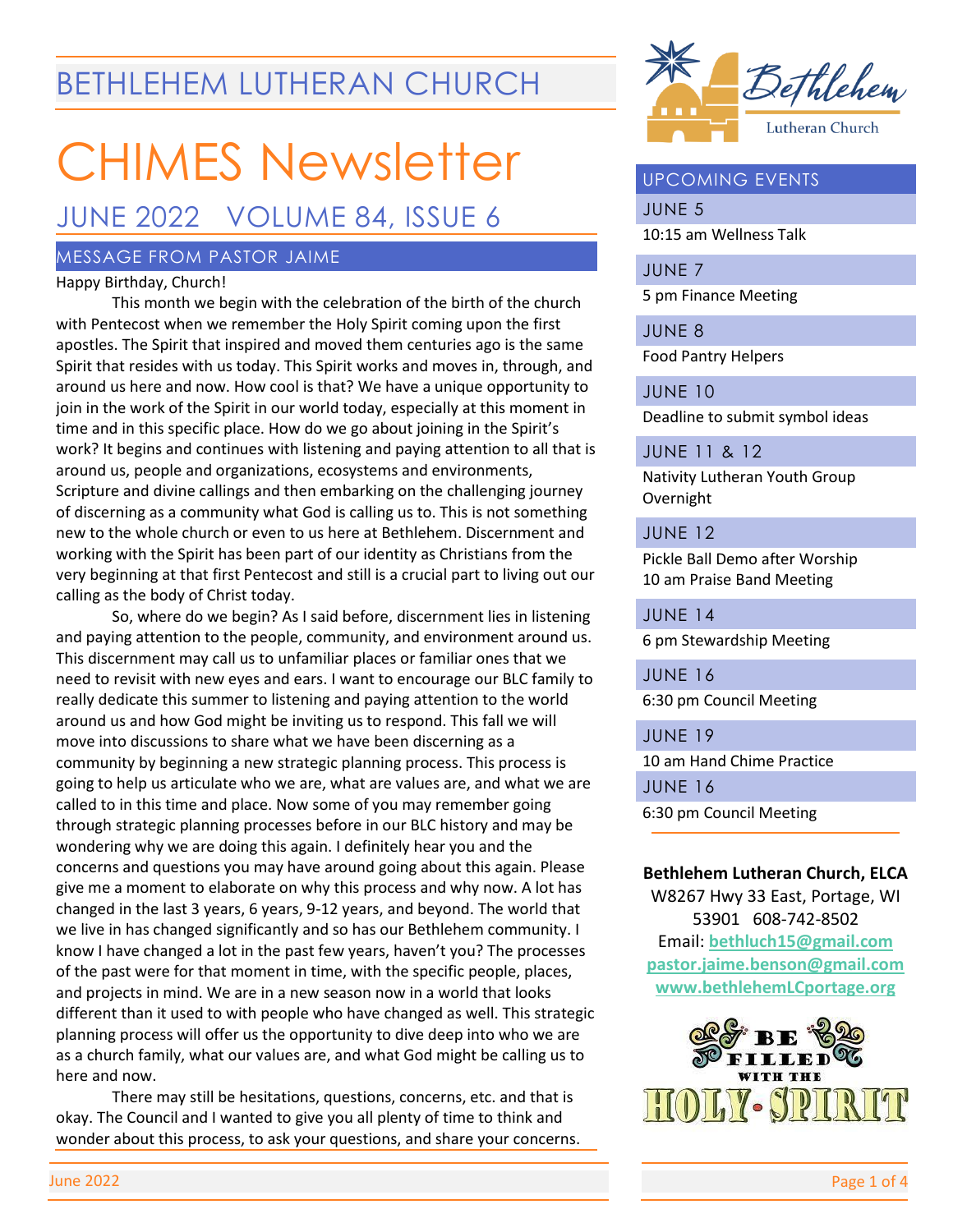This summer, as we continue our discernment journey, please feel free to have discussions with me and/or any of your Council members about what is on your mind about this process. Our goal with this process is to be transparent and communicative every step of the way. So please reach out and we look forward to exploring this next chapter together.

 May the Holy Spirit be with you, *Pastor Jaime Benson*

#### OUR CHURCH

#### MISSION KITS ARE BACK!!

Lutheran World Relief (LWR) reaches people in poverty around the world to help them adapt to challenges that threaten their livelihood and well-being, with the goal of becoming self-reliant. One way they do this is through their Quilt and Kit Ministry. BLC will collect items for:

**School Kits:** a backpack filled with basic school supplies to educate a child. **Personal Care Kits:** a light towel wrapped with basic hygiene items.



We will be collecting the items at church and in the narthex. A complete list of the items is attached to the Chimes. No items with

**Personal Care Kits** 

religious, patriotic, American Flag, or military symbols can be used.

Here are links to buying bulk items:

Most items on Amazon: [https://www.amazon.com/hz/wishlist/ls/2N4VW2B](https://www.amazon.com/hz/wishlist/ls/2N4VW2BMYTTMC?ref_=wl_share) MYTTMC?ref =wl\_share

#### Best site for towels:

[https://directtextilestore.com/Prison-Towels-10s-](https://directtextilestore.com/Prison-Towels-10s-Colored)[Colored](https://directtextilestore.com/Prison-Towels-10s-Colored)

If you have questions, you can call Janice 608-742-8502 or Jeanette at 608-617-5228.

#### PRAISE TEAM MEETING

For anyone interested in joining the Praise Team, there will be a meeting on Sunday, June 12 after worship.



#### SYMBOL FOR WIND BREAK WALL

We are welcoming ideas for a symbol for the anodized metalwork for the wind break wall. The symbol should be something that identifies us as Christians of Bethlehem Lutheran Church. Any and all ideas will be considered. Please submit your ideas to the office by June 10. There will be a committee formed to narrow down the submissions to three options which all members will have the opportunity to vote on. Voting will take place from June 19<sup>th</sup> until the 25<sup>th</sup>. Watch your emails for the online voting option. If you have any questions, please contact Del Molden.

#### JUNE IS WELLNESS MONTH



Wellness is the Stewardship Committee's topic for the month of June. Join us for some presentations during the month.

#### **June 5th at 10:15 am**

Julie Saalsaa will be giving a talk on what it means to be an Intuitive Eater and doing a cooking demonstration. When she is not here at church, Julie is running her nutrition consulting business. Come learn what intuitive eating is all about and how it can impact your health.

#### **June 12th: Pickle Ball Demonstration**

Come learn what the game of Pickle Ball is all about after worship. There will be a demonstration and an opportunity to try it out if you wish. We have the equipment to play now; it would be great to see it used.

#### FAITH FORMATION

#### SUNDAY SCHOOL

Our last day for this session of Sunday School was busy. The children sang in church. Followed by a Congregational Potluck Celebration and game day. We were blessed with wonderful weather, and excited that we were able to be outside for games. Everyone had a great time. Thank you to all who attended and all those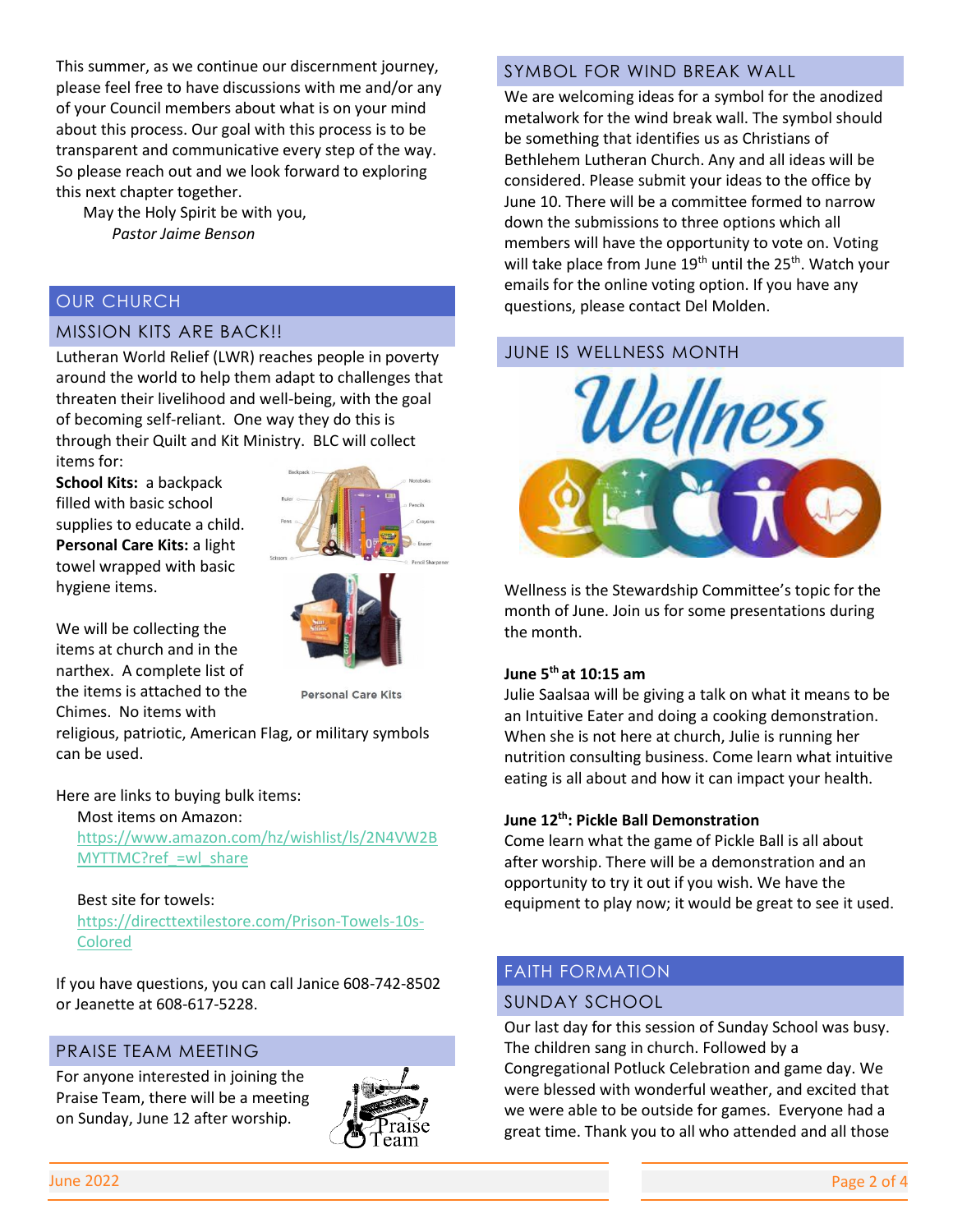that helped make this a great day of fellowship. We hope your child/children have enjoyed Sunday school this year as much as we have enjoyed being with them. We look forward to seeing you next year. Hope you have a great summer.

 *Bethlehem Lutheran Sunday School Staff*

# VBS – SAVE THE DATE **GOD'S GREATNESS**

Vacation Bible School will be taking place **August 1-5<sup>th</sup>**. Registration forms can be found [here](https://docs.google.com/document/d/1fS5ufl06SmES06EQJa-n5Hhn_5rPakvHL1sakU_zn-M/edit?usp=sharing) and printed ones in the narthex. We are looking for volunteers to help during that week. If you'd like to sign up, please use this [Volunteer Form.](https://docs.google.com/document/d/1x72PKbflLBUUncjOmEv_x-fGpANmuJt1GfP2PGUxlxY/edit?usp=sharing) Printed copies will also be in the narthex. Both forms should be mailed to or dropped off at the Portage United Methodist Church. If you have any questions, please contact Tania Anderson.

#### SYNOD YOUTH GATHERING

The Synod Youth Gathering is scheduled for July 29-31 at Bethel Horizons. This retreat is open to any of our youth going into grades 8<sup>th</sup> through 12<sup>th</sup>. If you are

interested in attending, please contact Tania Anderson a[t parishassociate@blcportage.org.](mailto:parishassociate@blcportage.org)

#### NEWS FROM THE CHURCH OFFICE NEW STAFF EMAILS

To streamline the workings of the office and hopefully avoid any more scam emails, staff will be getting new email addresses. The current email addresses will be forwarded to the new ones, so there is no need to worry about missed emails. Staff will transition to the new system throughout the month of June and will be fully up and running by July  $1<sup>st</sup>$ . The new addresses will be published in the July Chimes and weekly bulletins. If you have any questions, please contact the office.

#### ENVELOPE NUMBERS ON OFFERING ENVELOPES

This is just a friendly reminder to put your envelope number on your offering envelopes, especially if you are using envelopes from the pews. This really does help our volunteers who do the weekly counting. If you don't know your number, you can contact Julie in the office. If you don't have envelopes and wish to use them, you can contact her about that as well. A great many thanks for your help with this!

#### DID YOU KNOW?



*We are welcoming suggestions from members for this section. It will be at the staff's discretion to make sure the topics are appropriate. Hope you have fun reading this!* 

#### **Pentecost and Shavuot**

As Christians, we celebrate the day of Pentecost as the beginning of the Christian church. It is when the gift of the Holy Spirit came to the apostles. The name Pentecost comes from the Greek word pentekoste, meaning fiftieth. It is celebrated on a Sunday 50 days after Easter. The first Pentecost took place during a Jewish harvest festival called Shavuot. Originally Shavuot took place between the beginning and ending of wheat and barely harvests, respectively. It also marked when the Jews were given the Torah.

There are three symbols representing Pentecost:







These all represent the Holy Spirit. The color red is used on this day. This year we celebrate Pentecost on June 5<sup>th</sup>. Source: https://www.bbc.co.uk/religion/religions/christianity/holydays/pentecost.shtml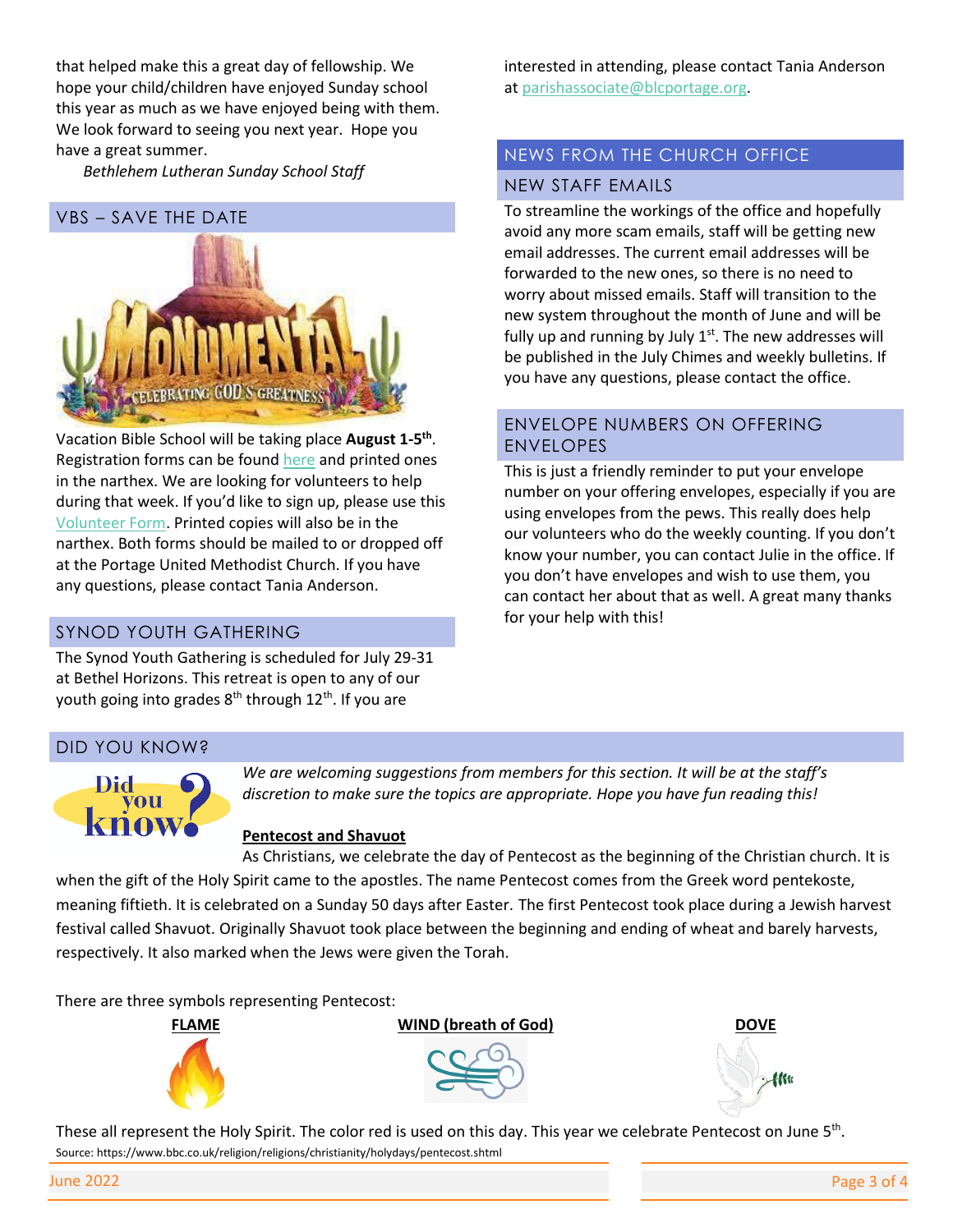#### Bethlehem Lutheran Church

**Profit and Loss Comparison**<br>May 1-24, 2022

| $Ndy$ $-24, 2022$ |  |  |  |
|-------------------|--|--|--|
|                   |  |  |  |

|                                   | <b>TOTAL</b>   |                     |                     |                            |                               |  |  |
|-----------------------------------|----------------|---------------------|---------------------|----------------------------|-------------------------------|--|--|
|                                   | MAY 1-24, 2022 | MAY 1-24, 2021 (PY) | APR 1-24, 2022 (PP) | JAN 1 - MAY 24, 2022 (YTD) | JAN 1 - MAY 24, 2021 (PY YTD) |  |  |
| $\sqrt{ }$ Income                 |                |                     |                     |                            |                               |  |  |
| » Income                          | 34,879.37      | 20,087.97           | 20,332.54           | 125,710.49                 | 94,099.58                     |  |  |
| Dther Income                      | 1,366.76       | 280.48              | 415.40              | 7,352.23                   | 4,883.48                      |  |  |
| <b>Total Income</b>               | \$36,246.13    | \$20,368.45         | \$20,747.94         | \$133,062.72               | \$98,983.06                   |  |  |
| <b>GROSS PROFIT</b>               | \$36,246.13    | \$20,368.45         | \$20,747.94         | \$133,062.72               | \$98,983.06                   |  |  |
| $\overline{\phantom{a}}$ Expenses |                |                     |                     |                            |                               |  |  |
| <b>Dperating Expenses</b>         | 15,356.68      | 11,148.25           | 12,704.48           | 100,633.05                 | 88,871.84                     |  |  |
| Other Expense                     |                |                     |                     | 2,845.30                   | 1,000.00                      |  |  |
| <b>Total Expenses</b>             | \$15,356.68    | \$11,148.25         | \$12,704.48         | \$103,478.35               | \$89,871.84                   |  |  |
| NET OPERATING INCOME              | \$20,889.45    | \$9,220.20          | \$8,043.46          | \$29,584.37                | \$9,111.22                    |  |  |
| Dther Income                      | \$2,356.45     | \$3,200.00          | \$800.00            | \$14,906.09                | \$10,831.42                   |  |  |
| Dther Expenses                    | \$740.00       | \$3,099.25          | \$789.25            | \$13,523.72                | \$10,364.50                   |  |  |
| NET OTHER INCOME                  | \$1,616.45     | \$100.75            | \$10.75             | \$1,382.37                 | \$466.92                      |  |  |
| <b>NET INCOME</b>                 | \$22,505.90    | \$9,320.95          | \$8,054.21          | \$30,966.74                | \$9,578.14                    |  |  |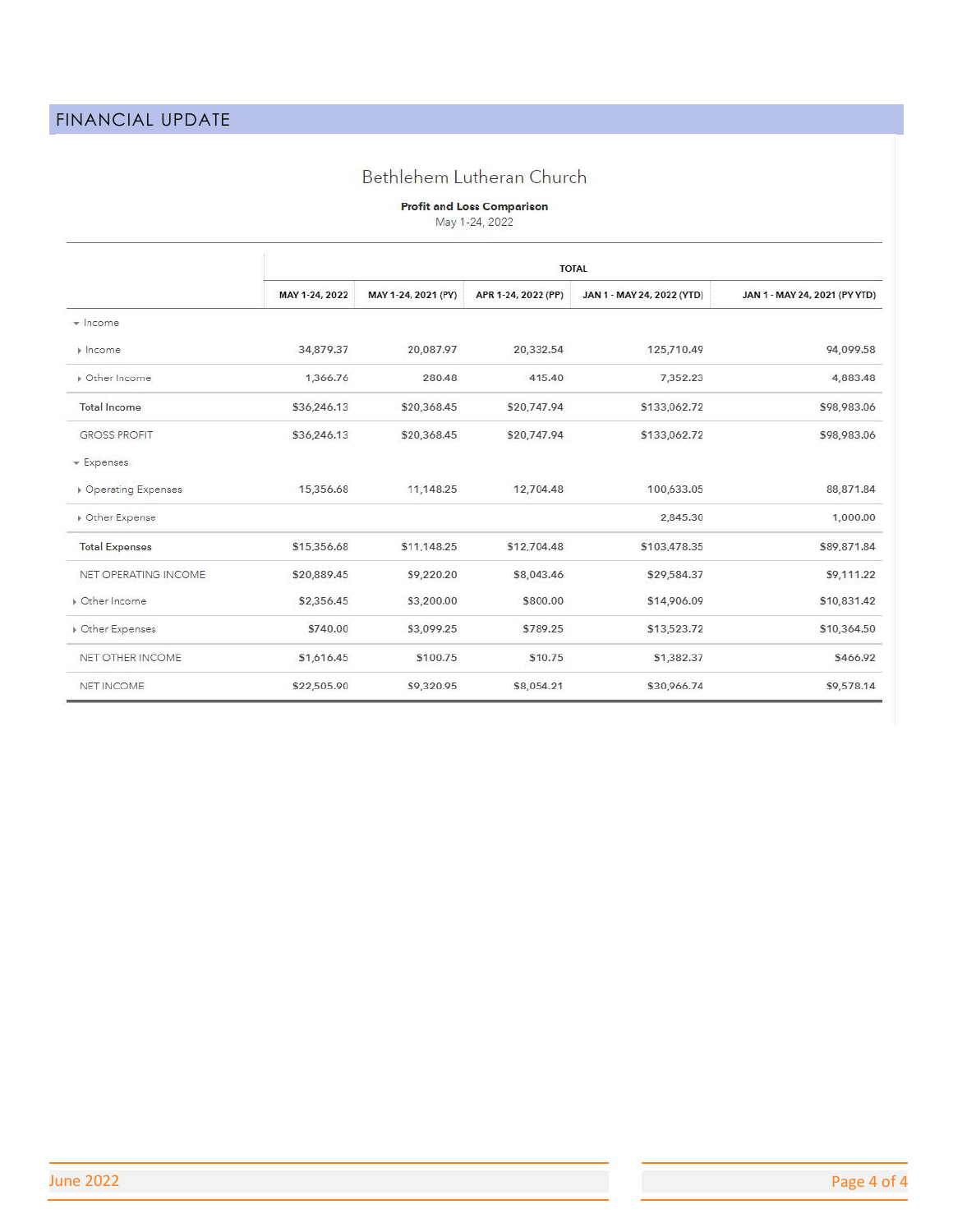## **Bethlehem Lutheran Church Mission Kit Needed Supplies**

## **SCHOOL KIT ASSEMBLY INSTRUCTIONS**

Include the following items in each School Kit:

## **PERSONAL CARE KITS**

Include the following items in each Personal Care Kit:



**Bring supplies and completed kits to the Church Narthex**